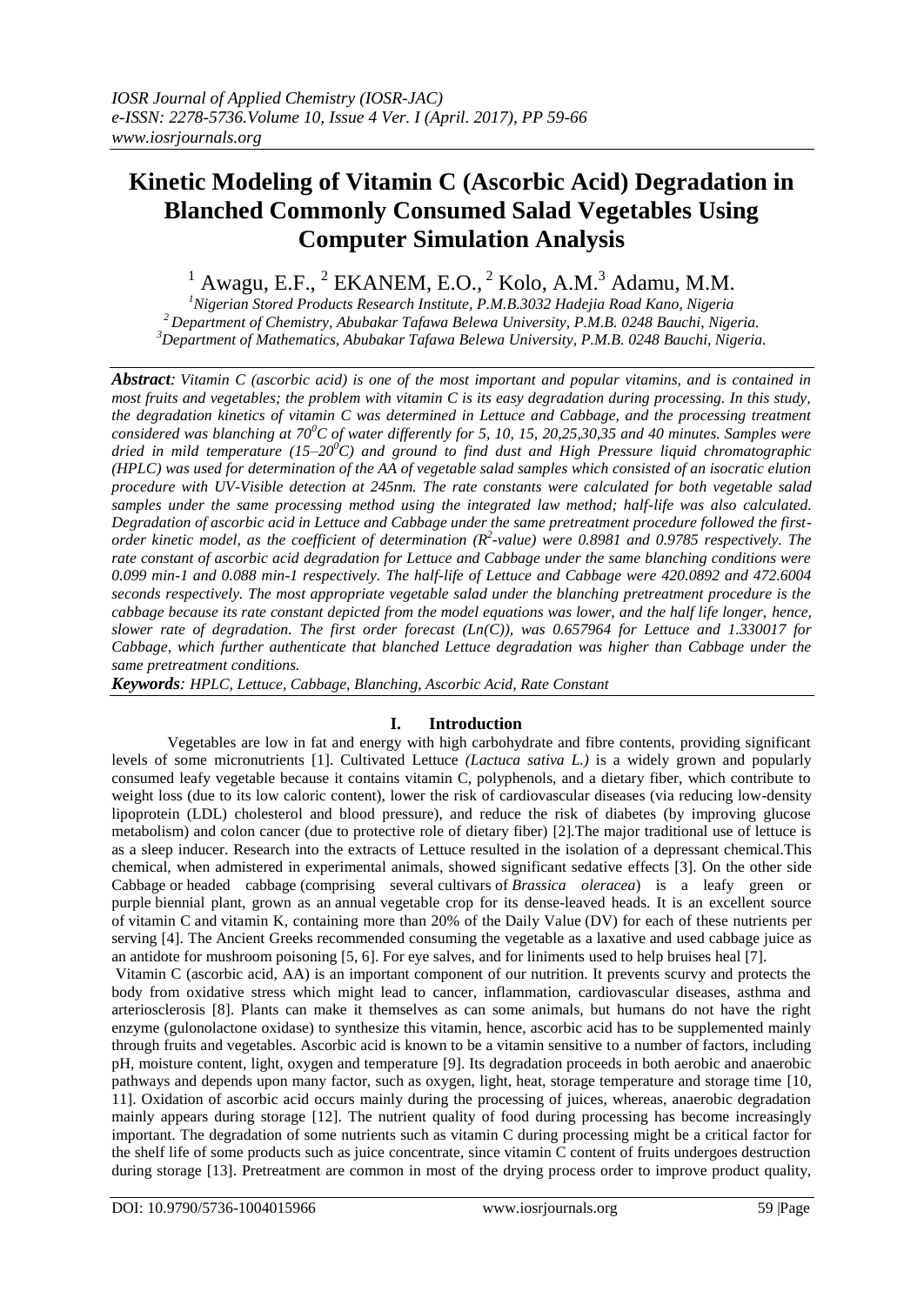storage stability and processing efficiency. In recent years, an improvement in quality retention of the dried products by altering processing strategy and pretreatment has gained much attention.

Blanching is a process of preheating the product by immersion in water or steam. The main purpose of blanching is to inactivate the naturally occurring enzymes present in foods, since enzymes are responsible for off-flavour development, discoloration or browning, deterioration of nutritional quality and textural changes in food materials. Other advantages are that it removes air-bubbles from vegetable surfaces and from intercellular spaces, reducing the initial microbial load, cleans raw food material initially, facilitating preliminary operations such as peeling, dicing, improving color, texture and flavor under optimum conditions [14,15,16]. Blanching may have disadvantages for example, it may change the texture, color and flavor because of the heating process [17, 18]. It increases the loss of soluble solids, such as vitamins, especially in the case of water blanching [19, 20].It changes the chemical and physical states of the nutrients and vitamins [21, 14, 22]. It has adverse environmental impacts, such as large water and energy usage and problem of effluent disposal. Time and temperature of blanching are the important factor for achieving optimum quality of the dried products [10]. The normal blanching temperature varies from  $80^{\circ}$  C to  $100^{\circ}$  C. Recently, low temperature and long-time blanching has been proposed for better texture and retention of some nutritional components [23, 24]. The temperature used in between  $50^{\circ}$  C and  $70^{\circ}$  C, blanching times correlated with the flavor and sensory attributes of dried fruits and vegetables [18]. Limiting blanching time, rapid cooling and alternative blanching methods and combinations may result in dried products with better flavor. Processing methods that include steam and microware blanching and non thermal enzyme inactivation such as high pressure and ohmic heating may hold out potential for future blanching processes with less detrimental effects or flavor while maintaining optimum texture. Therefore, a deep knowledge of vitamin C degradation such as the kinetic order, and rate constants are the basic requirements to define the shell life of fruit juice and related products [25]. Numerous analytical techniques are available for the determination of the vitamin C content in various fruits and vegetables, amongst them are HPLC, Iodometric titration, chromatographic methods, enzymatic methods, and electrochemical methods [26, 27, 28, 29]. Kinetics can be defined as the rate at which reaction occurs. Changes occur at certain reaction rates.

Kinetic modeling enables to describe these changes and their rates quantitatively. Kinetic modeling also enables us understand the basic reaction mechanisms vital for quality modeling and control. The degradation kinetics of ascorbic acid in model systems conforms to first order kinetics, however, in food systems the kinetics is somehow complex [30]. The complexity of the degradation mechanisms hinders the development of mechanistic models, and pseudo-kinetic model such as zero order, first-order or second-order kinetics are often applied in order to obtain a good fit to the experimental data. The model that gives the highest coefficient of determination value  $(R^2)$  value) is regarded as the best fit for the analysis [31]. Time series is a chronological sequence of observations on a particular variable. Usually the observations are taken at regular intervals (minutes, days, months, years), but the sampling could be irregular.. A time series analysis consists of two steps: (1) building a model that represents a time series, and (2) using the model to predict (forecast) future values. The objectives of this study were (i) to determine the rate of degradation of vitamin C in Lettuce and Cabbage under the same pretreatment conditions of blanching at  $70^{\circ}$ C of water, so as to recommend the best; (ii) to develop kinetic models for predicting vitamin C degradation in Lettuce and Cabbage under the studied conditions. (iii) to predict the future values(forecast)

# **II. Methods And Materials**

# **2.1 Reagents and chemicals**

L-ascorbic acid (AA), metaphosphoric acid (MPA),orthophosphoric acid, and acetonitrile (HPLC-Grade) were all purchased from Merck (Darmastdt, Germany).For chromatographic analysis, de-ionized water of 18MΩcm<sup>-1</sup> resistivity purified with a milli-Q system(Millipore, Bedford, USA) was used. Ascorbic acid stock standard solution was prepared in water and stored in a glass-stopper bottle at  $4^{0}C$  in the dark [32]. **2.2 Sample preparation**

Lettuce and Cabbage were sourced matured and fresh from fruits and vegetable market located in Yankaba, Nasarawa local Government of Kano state Nigeria which lies between Longitude  $7^0$  54' and  $9^0$  06' East and Latitude  $11^0$  37' and  $12^0$  21' north. The fresh and matured vegetable salad (900g) each were immediately washed with clean water to remove dirt and soil, and then drained with muslin cloth to remove unwanted water. Stems were removed by cutting with a sharp and washed knife to avoid contamination. The leaves (100g) each was then blanched in two (2Litres) of water differently at  $70^{\circ}$ C for 5, 10, 15, 20,25,30,35 and 40 minutes. The blanched samples were cooled immediately to stop further cooking under running tap water for 2minutes, drained differently using muslin cloth for 5minutes and the initial samples were blended in a Kenwood blender (Philips, HR 1702, Borehamwood, England, UK) and filtered with cheese-cloth. The liquid extracts were used to assess the initial of ascorbic acid degradation during blanching. The remaining lots were spread evenly on trays and dried under room mild temperature and relative humidity using hygrometer.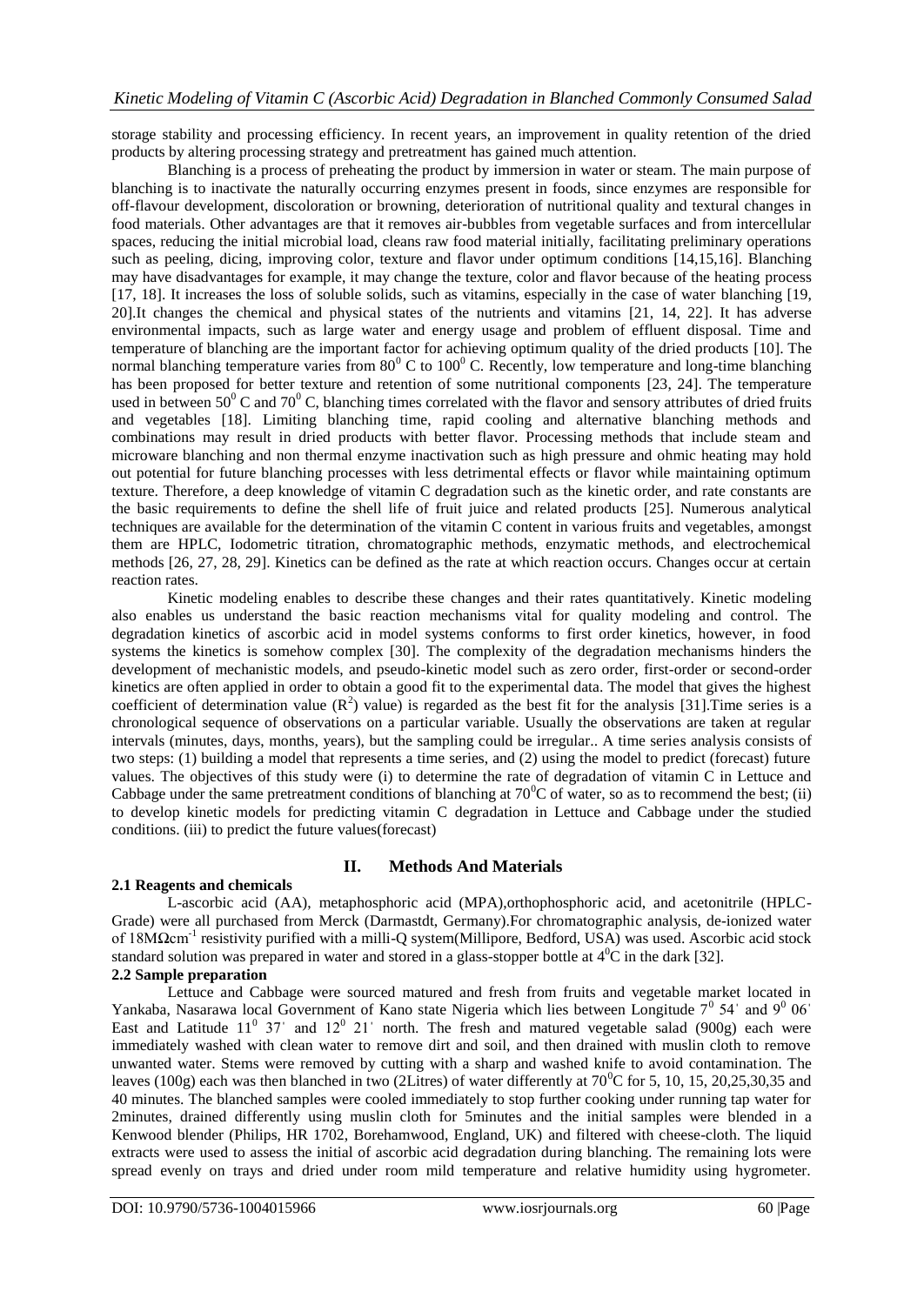Untreated sample served as the control. After drying they were blended, filtered and liquid extract used to determine the final rate of degradation of ascorbic acid. Experiments were carried out in 3 replications and the average of measurement was reported.

# 2.3 Instrumentation

The HPLC system consists of Waters liquid chromatograph (Milford, MA, USA) equipped with a 600E multisolvent delivery system, an in-line degasser, a manual injection with 20  $\mu$ L loop (Rheodyne 7125), and Waters 2487 $\Lambda$  dual absorbance detector. Empowers software was used for controlling the analytical system and data processing.

# **2.3.1 Extraction of ascorbic acid**

# **2.3.2. Mild-temperature-drying procedure**

This procedure is a modification of the method done by [33]. About 100g of salad vegetable samples in each maturity stage were separately weighed and dried under mild temperature  $(15-20<sup>o</sup> C)$  and ground to find powder dust before extraction. Then obtained powder were weighed (1.0 g for each sample and subsequently extracted with 25mL of extractant solution, containing 5% MPA, at  $10^{\circ}$  C and in the dark. Extraction process was performed using a shaker for 4 h. All extractions were carried out in triplicate and obtained solutions were then filtered and stored at  $4^{\circ}$ C before analysis. The injection of the extracts into HPLC system was performed twice

# **2.3.3. HPLC analysis**

The liquid chromatographic method used for the determination of AA consisted of an isocratic elution procedure with UV-Visible detection at 245 nm. Separations were carried out on a 5 µm RP C18 column of  $250 \text{mm} \times 4.6 \text{mm}$  (Spherical, Optimals ODS-H, Capital HPLC, UK) fitted with a 5 µm RP C18 guard column of  $20\text{mm} \times 4.6\text{mm}$  (Spherical, Optimals ODS-H, Capital HPLC, UK). The mobile phase employed was a mixture of 0.5% NaH<sub>2</sub>PO<sub>4</sub> (pH 2.25 with H<sub>3</sub>PO<sub>4</sub>)–acetonitrile (93:7). Flow rate of the mobile phase was 1.2mL min<sup>-1</sup> and an injection volume of 20 µL was used in quantitative analysis. The temperature of analytical column was kept constant at  $25^{\circ}$  C. The calibration curve and quantitative evaluations were accomplished at 245 nm. Standard solutions and extracts were filtered through a prefilter and then a 0.45 µm millipore membrane before their injection. To prevent the loss of AA, standard solutions and extracted samples were protected from light using amber flasks. Quantitation was performed by comparing the chromatographic peak area with that of the external standard. The calibration curve was plotted in the concentration range of  $0.5-200$  mg  $L^{-1}$  and based on a 10-point calibration.

# **2.4. Kinetic modeling**

The degradation of vitamin C was modeled using the integrated rate law. Different models were developed using the integral method of analysis. The integral law equation stated below;

dC⁄dt = −K[C]<sup>n</sup>……………………………………………………… …………………… (1) was used to develop three models based on concentration (for order of reaction  $n = 0$ , 1 and 2) and their associated half lives  $(t_{1/2})$ .

| $C = C_0 - Kt$ (2a)                                                                                                                                                                                                                                                                              |      |  |
|--------------------------------------------------------------------------------------------------------------------------------------------------------------------------------------------------------------------------------------------------------------------------------------------------|------|--|
|                                                                                                                                                                                                                                                                                                  | (2b) |  |
| First order model $(n = 1)$ :                                                                                                                                                                                                                                                                    |      |  |
|                                                                                                                                                                                                                                                                                                  |      |  |
|                                                                                                                                                                                                                                                                                                  | (3b) |  |
| Second order model $(n = 2)$ :<br>$1 \text{ CC} = 1 \text{ CC}_{0+} \text{K}$                                                                                                                                                                                                                    |      |  |
|                                                                                                                                                                                                                                                                                                  |      |  |
| $\mathbf{W}$ and $\mathbf{W}$ and $\mathbf{W}$ and $\mathbf{W}$ and $\mathbf{W}$ and $\mathbf{W}$ and $\mathbf{W}$ and $\mathbf{W}$ and $\mathbf{W}$ and $\mathbf{W}$ and $\mathbf{W}$ and $\mathbf{W}$ and $\mathbf{W}$ and $\mathbf{W}$ and $\mathbf{W}$ and $\mathbf{W}$ and $\mathbf{W}$ and |      |  |

Where,  $K =$  rate constant

 $C_0$  = initial concentration of vitamin C in sample

 $C =$  concentration of vitamin C in sample at time t

 $t_{1/2}$  = half-life of vitamin C in sample

Concentration or a function of concentration was plotted against time for each model and regression analysis was used to determine the 'Goodness of fit' employing Minitab 17.3.1, 2016 [34]. Goodness of fit is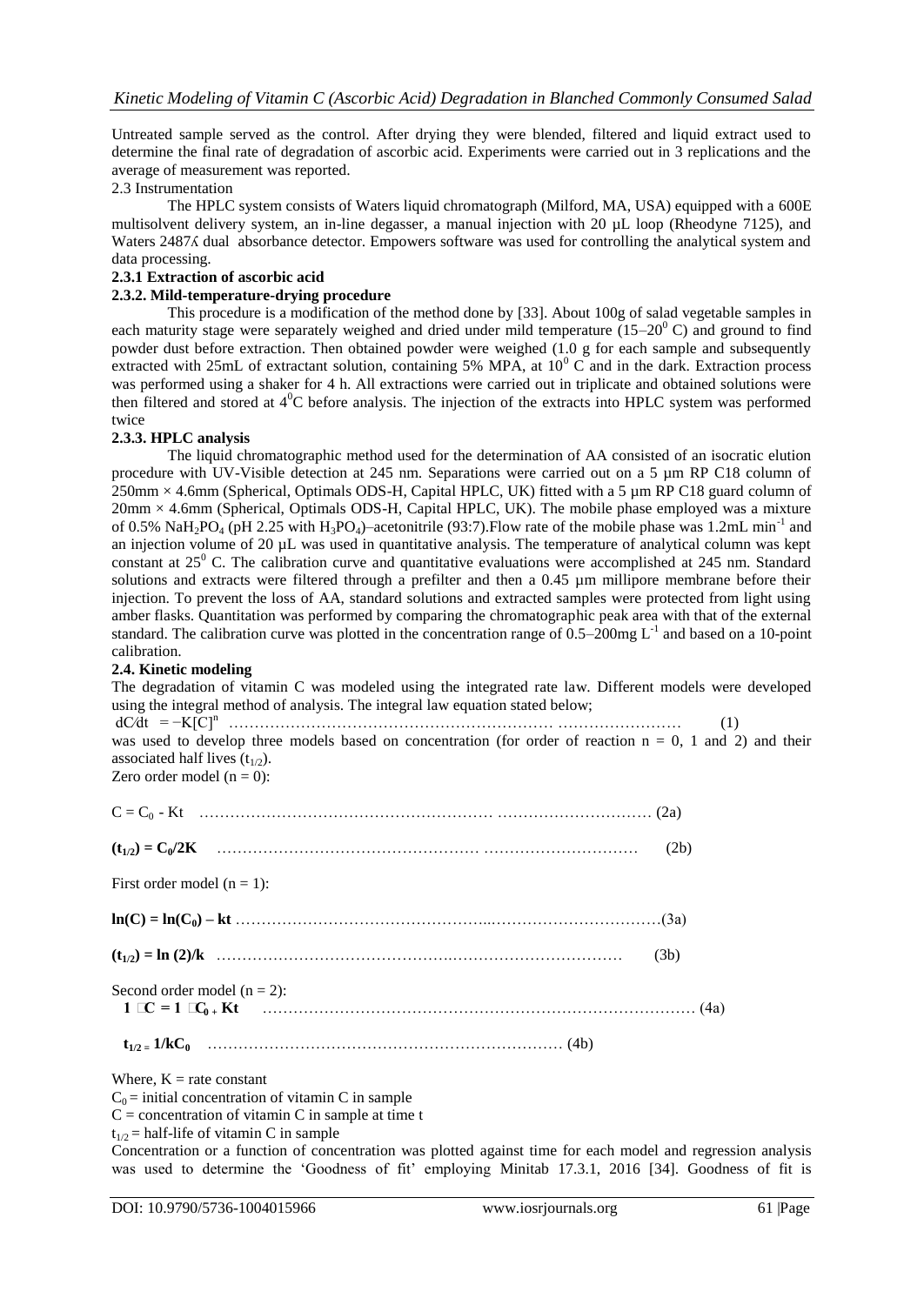characterized by coefficient of determination  $(R^2)$ ,  $R^2$  adjusted is the percentage of response variable variation that is explained by its relationship with one or more predictor variables, adjusted for the number of predictors in the model. Regression p- Value when small (typically  $\leq 0.05$ ) indicates strong evidence against the null hypothesis. The kinetic model could be developed based on the predicted initial contents, measured contents and processing time. This was achieved using the statistical program [35].A multiple comparison of the treatment means was performed by Duncan's New Multiple Range test. The model with maximum  $R<sup>2</sup>$  and minimum p-Value is adjudged the best [36, 37].

# **III. Results And Discussion**

The variations in vitamin C concentration of vegetables samples during processing is presented in tables 1 and 2.Table 3 summarize the results of kinetic model regression analysis, while Table 4 compares vitamin C first order kinetics degradation parameters for the samples under the same processing method with Zero and Second order kinetics. As can be observed in Table 1 and 2 the concentration of vitamin C decreased steadily with time during processing in all the samples. This confirms the fact that vitamin C in salad vegetables degrade during processing [31]. This is in an agreement with the report of earlier workers on blanching of fruits and vegetables that ascorbic acid is water soluble that makes it prone for leaching from cells [38]. It is thermally labile, pH-, metal- ion-, and light-sensitive, and can be degraded by ascorbic acid oxidase [38, 39] and in accordance with the degradation kinetics of ascorbic acid in model systems as put forth by Liao [30]. Therefore, ascorbic acid is usually selected as the most frequently measured nutrient to evaluate the nutrients loss during blanching process. The preservation of

ascorbic acid after blanching is a good indicator for the preservation of other nutrients [40, 41].The vitamin C concentration of the salad vegetable samples with respect to time decreased during processing, but in different degrees, depending on nature of salad vegetables. This is in agreement with the report of earlier workers on citrus and strawberry fruit juices [13, 25], and in accordance with the degradation kinetics of ascorbic acid in model systems as put forth by Liao and Seib [30]. Besides, in a recent investigation by NEWHEALTHADVISOR, 2017 the ascorbic acid content in a given mass of Cabbage was found to be greater than that in an equal mass of Lettuce [34]. This is confirmed by this study; as the concentration of vitamin C in Cabbage is greater than that in Lettuce for the same mass of sample after blanching. A visual inspection of the kinetic plots of models (2a),(3a) and (4a) presented in Figures 1-3 for Lettuce, and in Figures 4-6 for Cabbage, shows that the first order model fitted the kinetic data best in all vegetable samples.

| <b>THERE</b> If The Product Concentration in Ectrace daring processing |                  |         |                      |  |  |  |  |
|------------------------------------------------------------------------|------------------|---------|----------------------|--|--|--|--|
| <b>Processing Treatment</b>                                            | Sample Code      | Minutes | Vitamin $C(mg/100g)$ |  |  |  |  |
| Blanching                                                              | LE1              |         | 29.36                |  |  |  |  |
|                                                                        | <b>LE22</b>      | 10      | 61.93                |  |  |  |  |
|                                                                        | LE43             | 15      | 30.36                |  |  |  |  |
|                                                                        | Le51             | 20      | 15.19                |  |  |  |  |
|                                                                        | Le52             | 25      | 10.06                |  |  |  |  |
|                                                                        | Le53             | 30      | 7.1                  |  |  |  |  |
|                                                                        | Le54             | 35      | 2.98                 |  |  |  |  |
|                                                                        | Le <sub>55</sub> | 40      | 1.27                 |  |  |  |  |

**Table 1.** Vitamin C concentration in Lettuce during processing

| <b>Table 2.</b> Vitamin C concentration in Cabbage during processing |  |  |
|----------------------------------------------------------------------|--|--|
|                                                                      |  |  |

| Processing treatment | Code             | ັ<br>Time(minutes) | ັ້<br>ັ<br>Vitamin $C(mg/100g)$ |
|----------------------|------------------|--------------------|---------------------------------|
| Blanchining          | CA8              |                    | 68.72                           |
|                      | CA29             | 10                 | 59.57                           |
|                      | CA50             | 15                 | 36.49                           |
|                      | Ca1              | 20                 | 25.48                           |
|                      | Ca11             | 25                 | 15.41                           |
|                      | Ca22             | 30                 | 6.96                            |
|                      | Ca <sub>33</sub> | 35                 | 5.32                            |
|                      | Ca <sub>37</sub> | 40                 | 4.3                             |

| <b>Table 3.</b> Results of kinetic model statistical analysis for Lettuce and cabbage |  |  |  |  |
|---------------------------------------------------------------------------------------|--|--|--|--|
|                                                                                       |  |  |  |  |

| Processing<br>method                            | Vegetables<br><b>Blanched</b> | Kinetic<br>Order(n) | $R^2$    | Adjusted<br>$R^2$ | P-Value    |
|-------------------------------------------------|-------------------------------|---------------------|----------|-------------------|------------|
| <b>Blanched</b><br>at $70^0$ C H <sub>2</sub> 0 | Lettuce                       | 0                   | 0.662439 | 0.606179          | 0.013947   |
|                                                 | Cabbage                       |                     | 0.909433 | 0.894338          | 0.00024    |
|                                                 | Lettuce                       |                     | 0.898063 | 0.881073          | 0.000345   |
|                                                 | Cabbage                       |                     | 0.97848  | 0.974893          | 0.00000314 |
|                                                 | Lettuce                       |                     | 0.643376 | 0.583938          | 0.016613   |
|                                                 | Cabbage                       |                     | 0.887244 | 0.868451          | 0.000468   |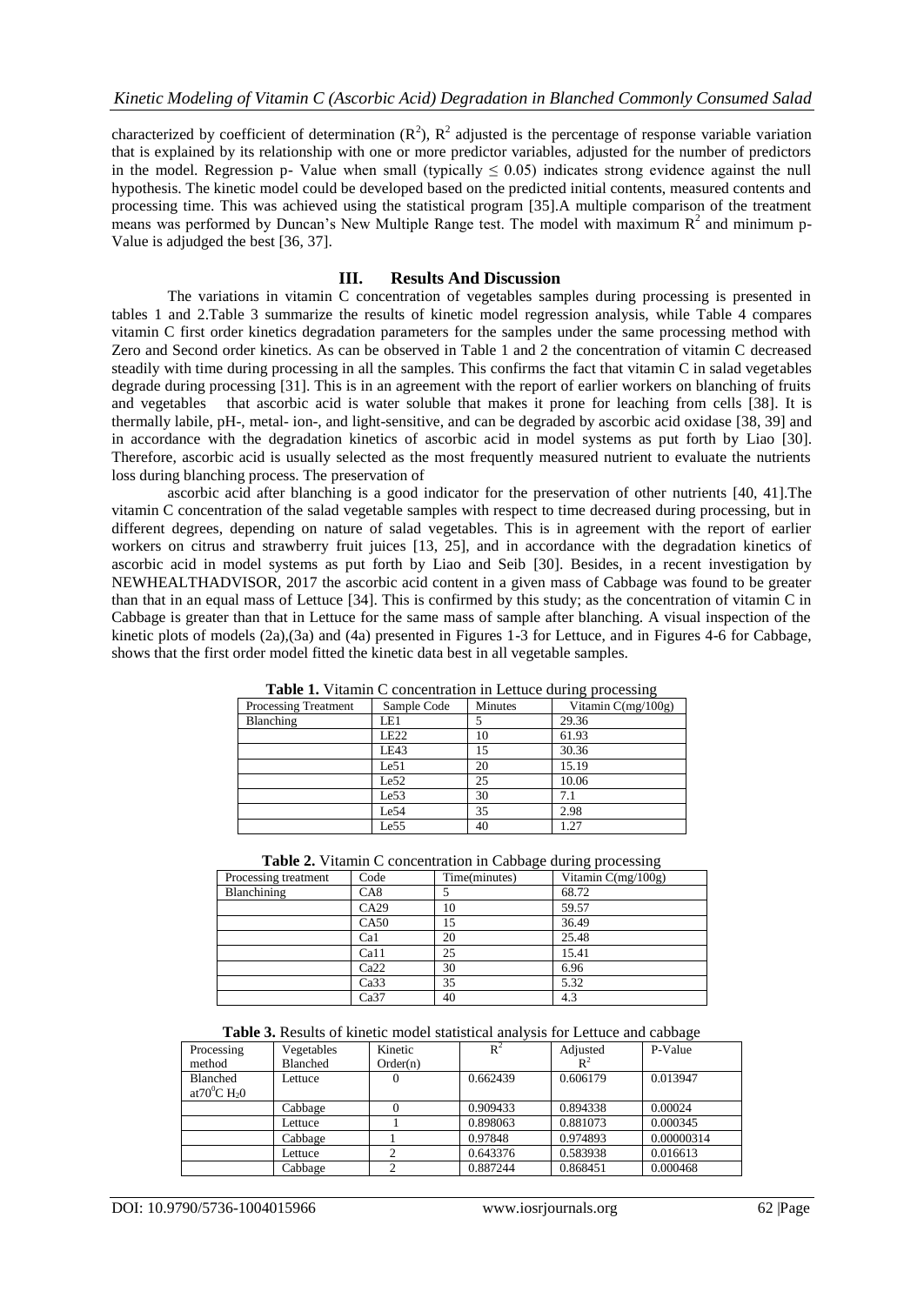| Processing | Vegetables | Kinetic  | Mean   | Rate<br>.`onstant | <b>Half Life</b> | Forecast | Proposed                   |
|------------|------------|----------|--------|-------------------|------------------|----------|----------------------------|
| Method     | Blanched   | Order(n) |        | $K$ (Min          | 1/2              | ln(C)    | Model                      |
|            | ettuce     |          | 2.4049 | 0.099             | 420.0892sec      | 0.657964 | $ln(C) = ln(C_0) - 0.099t$ |
|            | Cabbage    |          | 2.8697 | 0.088             | 472,6004 sec     | .330017  | $ln(C) = ln(C_0) - 0.088t$ |

This is confirmed by the goodness of fit data in Table 3. The first order kinetics exhibited  $R^2$  values; 0.8981, P-value; 0.000345 for Lettuce and  $R^2$  values; 0.97848, P-value; 0.00000314 for Cabbage under the same blanching conditions. The  $R^2$  value of Cabbage was highest with P- value lowest as compared with Lettuce,  $R^2$ lowest with P-value highest. Signifying that as the  $R^2$  increases, the P-value decreases. Thus, the vitamin C degradation kinetics in Cabbage and Lettuce can be best described by a first order kinetics. This implies that the rate of degradation at any time is dependent on the initial concentration of vitamin C in the Salad vegetables. Furthermore, the rate constant of Salad vegetable (Cabbage) was lower than that of Lettuce.



Time (minutes)

Fig. 1. A plot of zero order kinetics for Lettuce (concentration vs. time)





Time (minutes) **Fig. 2.** A plot of first order kinetics for Lettuce  $ln(C)$  vs. time)  $C =$  concentration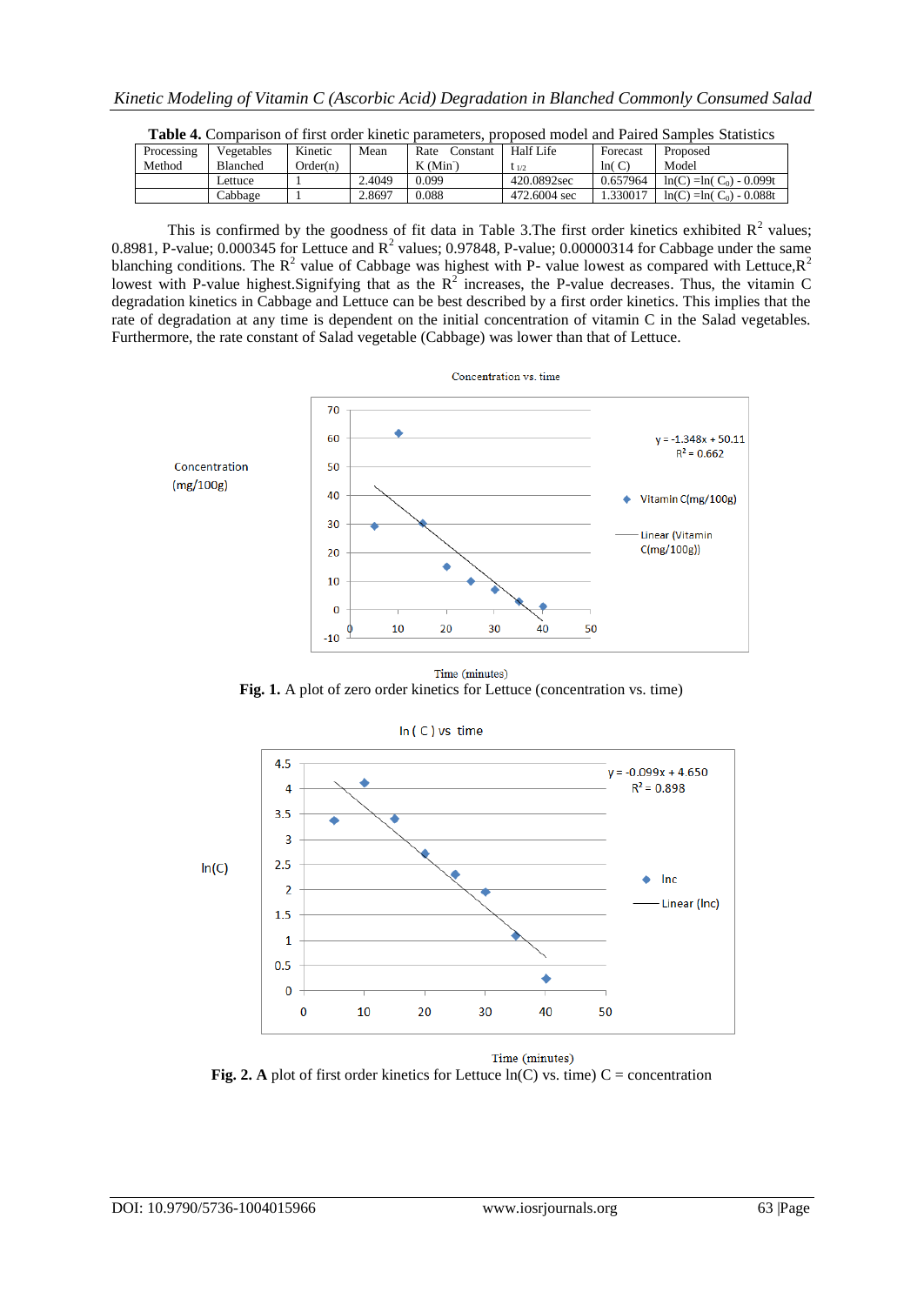

**Fig. 3.** A plot of second order kinetics for Lettuce (1/C vs. time)



**Figure 4.** A plot of zero order kinetics for Cabbage (concentration vs. time)

 $ln(C)$  vs. time



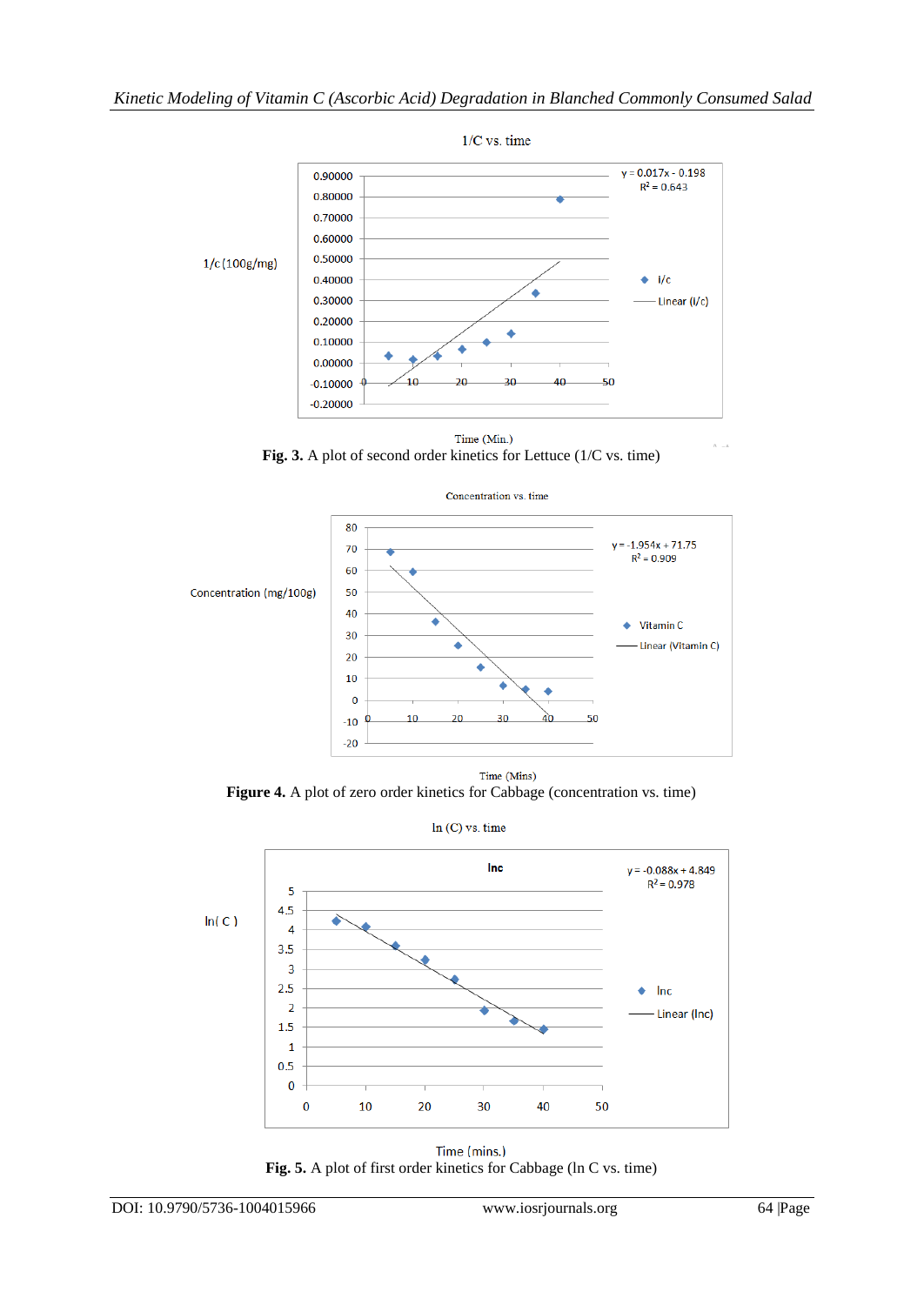

**Fig. 6.** A plot of second order kinetics for Cabbage (1/C vs. time)

The lettuce and cabbage salad vegetable samples exhibited rate constants of 0.099min-1 and 0.088 min-1 respectively, of which cabbage was the lowest. Since the magnitude of the rate constant is a reflection of the rate of reaction, the inference is that degradation of vitamin C occurred faster in Lettuce sample than Cabbage [31]. This trend manifested in the half life of the samples which gives further credence to this fact. The time at which the concentration of vitamin C in the Lettuce sample reduces to half of its original amount (half life) was shorter than in Cabbage sample. This implies that the Cabbage sample will be expected to have longer shelf life than the Lettuce. Cabbage salad vegetable sample recorded the longest half life of 472.6004seconds while Lettuce had the shortest half life of 420.0892seconds.The mean value quantified individual models, for first order, the mean value was 2.4049 for Lettuce and 2.8697 for Cabbage, which implies that the higher the mean value for specified model the lesser the rate of degradation.ln(c) forecast; 1.3300 for Cabbage and ln( $C$ ); 0.6580 for Lettuce, which further authenticate that blanched Lettuce degradation was at higher rate than Cabbage under the same pretreatment conditions.

# **IV. Conclusion**

The rate of vitamin C degradation in the Lettuce and Cabbage samples under the same processing method investigated in this study followed a first order reaction kinetics. This indicates that the rate of degradation is dependent on the concentration of the vitamin C present in both vegetables. In addition, pretreatment of salad vegetable (Lettuce) resulted in faster rate of degradation of vitamin C than vegetable Salad (Cabbage). This impresses the fact that the blanching of Cabbage at  $70^{\circ}$ C of water is more preferable in terms of vitamin C retention than Lettuce, hence, is recommended for food supplement Industries to deploy this research findings for further processing into semi and finished products after dehydration because degradation of vitamin C during processing might be a critical factor for the shelf life of some products such nutrient concentrates, since vitamin C content of fruits undergoes destruction during processing and storage.

# **Acknowledgements**

The authors would like to acknowledge the assistance rendered by the Industrial Training students attached to Nigerian Stored Product Research Institute (Victor Bawa, Tabita, Stephen and Mohamade) for periodic monitoring of samples in Laborator

# **References**

- [1]. Charles, C.A., Diana, K.A.,and Chiemela E.C.2011, *Kinetics of ascorbic acid loss during hot water blanching of fluted pumpkin (Telfairia occidentalis) leaves: [J Food Sci Technol.R](https://www.ncbi.nlm.nih.gov/pmc/articles/PMC3551187/)es., 48(4), 454–459.*
- [2]. Ki[m,M.J.,](https://www.researchgate.net/profile/Moo_Jung_Kim) Youyoun M.[, Janet C. and Tou,](https://www.researchgate.net/researcher/38101033_Janet_C_Tou) [N. L. Waterland](https://www.researchgate.net/profile/Nicole_Waterland) 2016.*Nutritional Value, Bioactive Compounds and Health* 3.Organic Tracts(2017).Organic Information Services Pvt ltd,603,55 Corporate Avenue.Saki Vaihar Road,Tunga Village Chandivali (Andhert East Mumbai-40072
- [3]. Organic Tracts (2017),*Organic Information Services* Pvt ltd,603,55 Corporate Avenue.Saki Vaihar Road,Tunga Village Chandivali (Andhert East Mumbai-40072
- [4]. [USDA database table for raw cabbage \(2014\),100 g".](http://ndb.nal.usda.gov/ndb/foods/show/2925) *US Department of Agriculture, National Nutrient Database for Standard Reference, version SR-27.*
- [5]. Wright, Clifford A. (2001). *[Mediterranean Vegetables: A Cook's ABC of Vegetables and Their Preparation in Spain, France, Italy,](https://books.google.com/books?id=tka838efZvkC&pg=PA77)  [Greece, Turkey, the Middle East, and North Africa with More Than 200 Authentic Recipes for the Home Cook.](https://books.google.com/books?id=tka838efZvkC&pg=PA77) Harvard Common Press. pp. 77–79. [ISBN](https://en.wikipedia.org/wiki/International_Standard_Book_Number) [978-1-55832-196-0.](https://en.wikipedia.org/wiki/Special:BookSources/978-1-55832-196-0)*